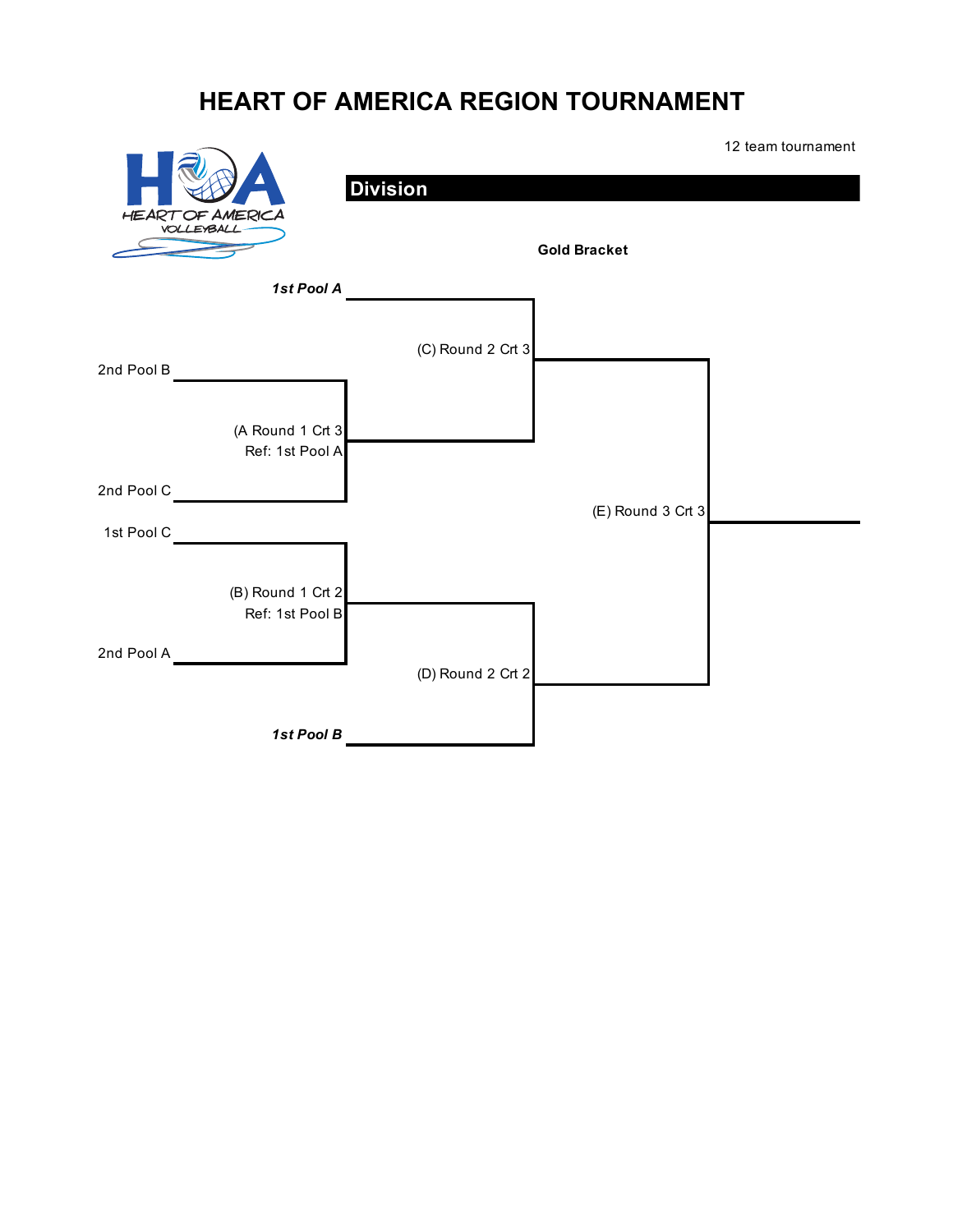

| Round | Court 3                                    | l Ref                | Court 2                      | l Ref     |
|-------|--------------------------------------------|----------------------|------------------------------|-----------|
|       | 1 (A) 2nd PI B vs 2nd PI c $\int$ 1st PI A |                      | $(B)$ 1st PIC vs 2nd PIA     | 1 st Pl B |
|       | $2 (C)$ 1 st Pl A vs Win $(A)$             | Los(A)               | $(D)$ 1 st Pl B vs Win $(B)$ | Los (B)   |
|       | $3(G)$ Win $(C)$ vs Win $(D)$              | $\mathcal{L}$ os (C) | $(H)$ 3rd PI A vs Win $(F)$  | Los(D)    |
|       |                                            |                      |                              |           |

| Round | Court 1                      | <b>I</b> Ref           |
|-------|------------------------------|------------------------|
|       | $1$ (F) 4tn Pl B vs 4th Pl C | $4th$ P $\prime$ A     |
|       | $2(G)$ 3rd PIC vs 4th PIA    | $\vert$ <i>Los</i> (F) |
|       | $3$ (I) 3rd PIB vs Win $(G)$ | $\vert$ <i>Los</i> (G) |
|       | $4$ (J) Win (H) vs Win (I)   | Los (l)                |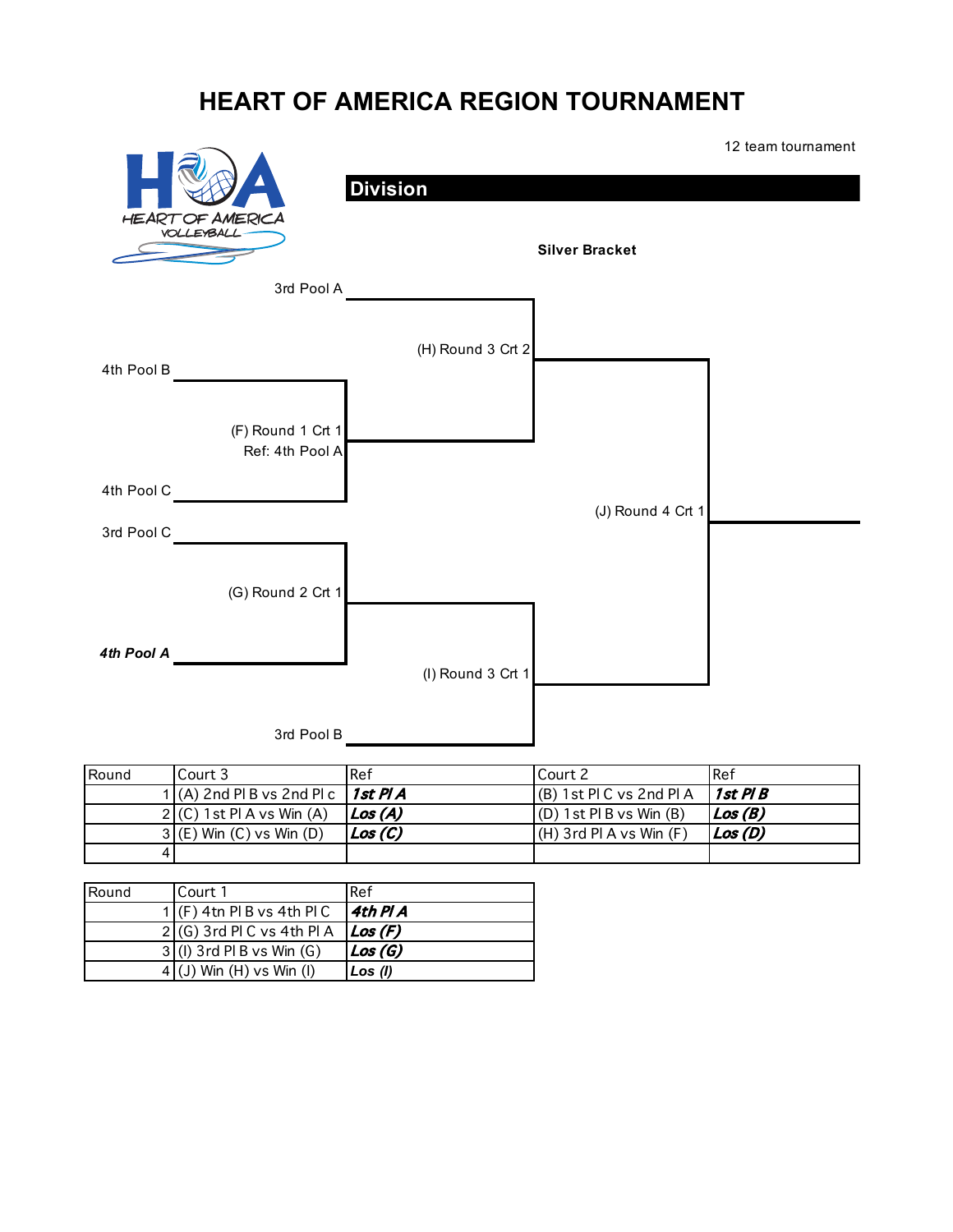